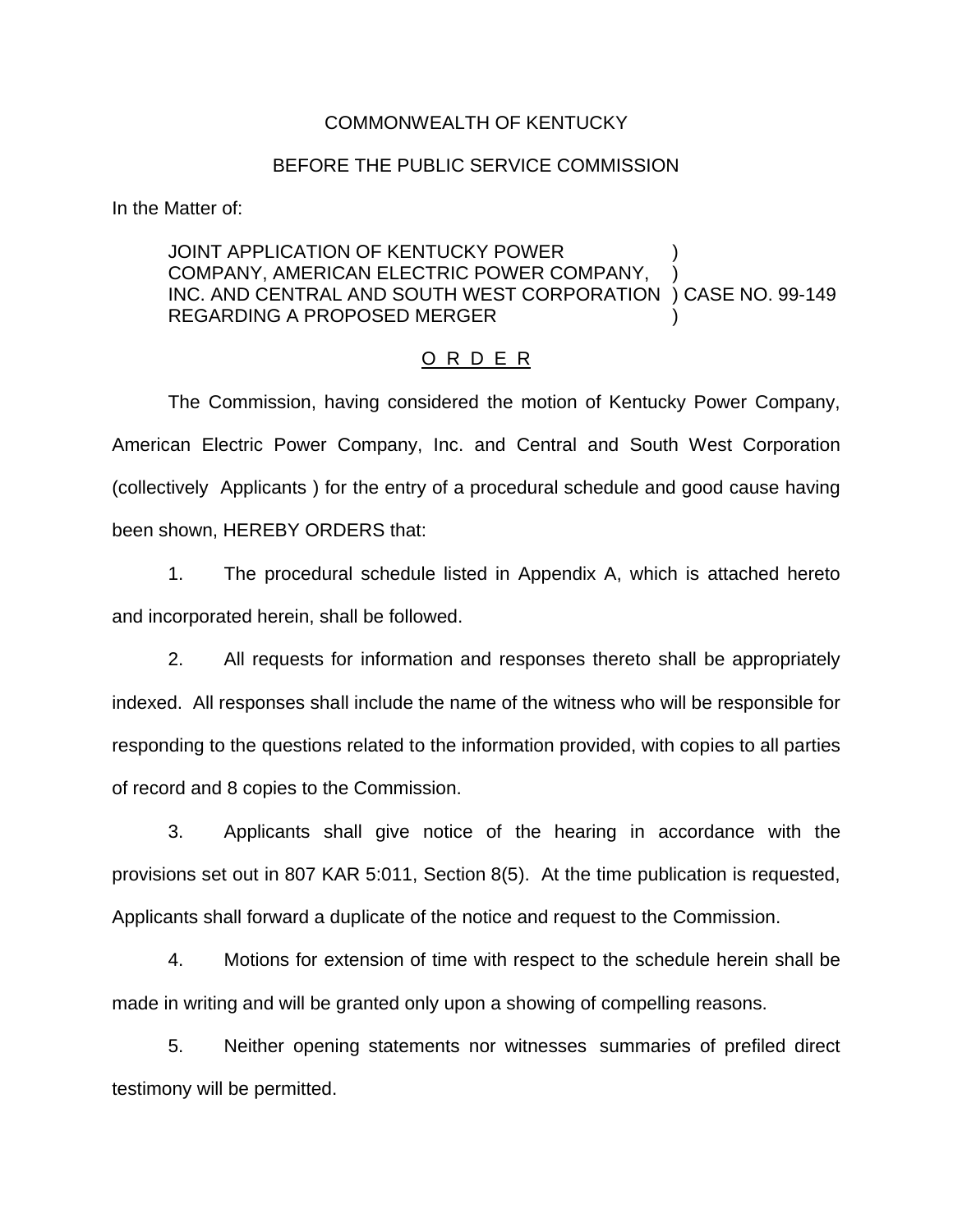6. Nothing contained herein shall prevent the Commission from entering further Orders in this matter.

Done at Frankfort, Kentucky, this 20<sup>th</sup> day of April, 1999.

By the Commission

ATTEST:

\_\_\_\_\_\_\_\_\_\_\_\_\_\_\_\_\_\_\_\_ Executive Director